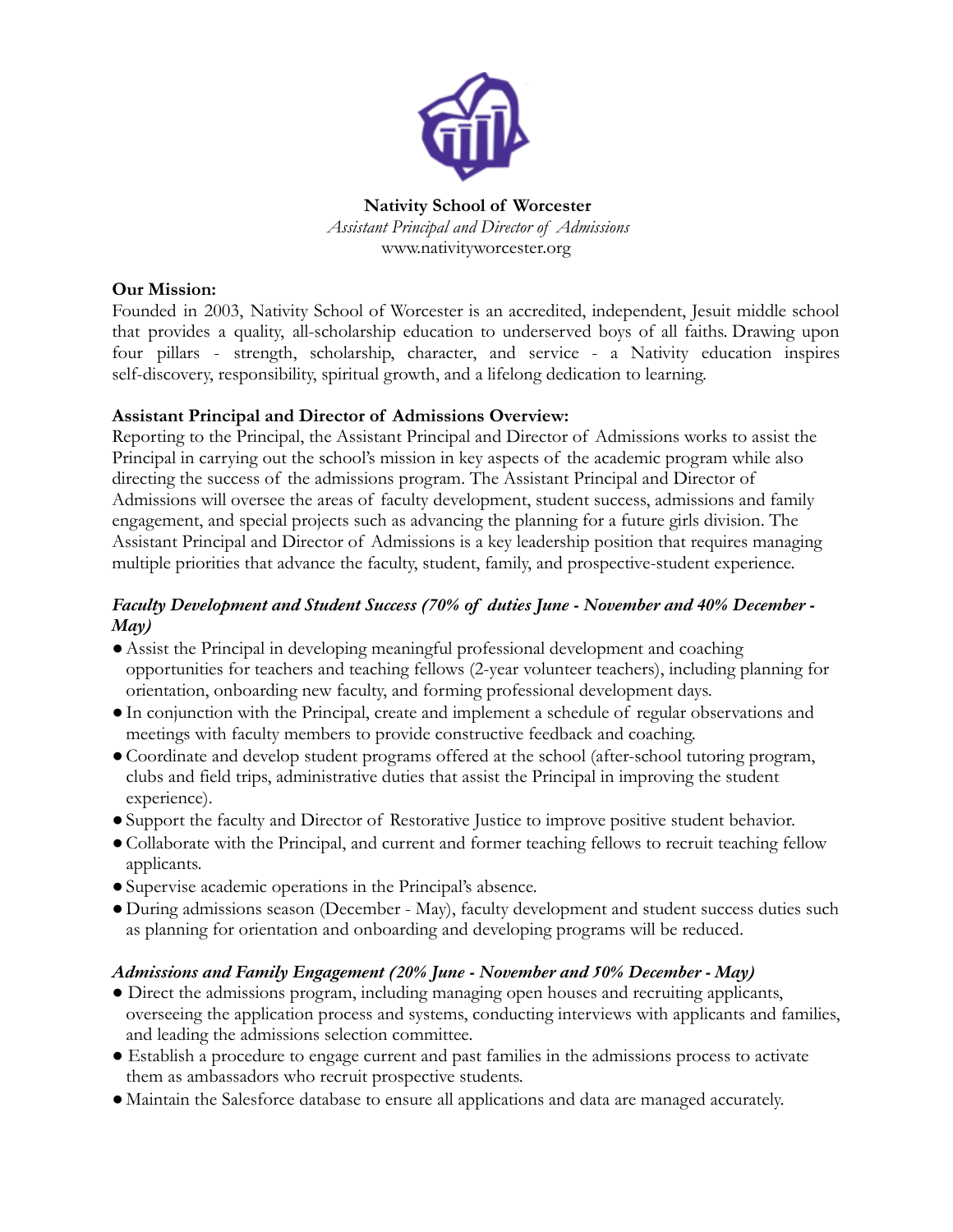- Make oral and written presentations regarding admissions for the Board of Trustees and participate in meetings of the Board's Program Committee meeting as needed.
- ●In directing the admissions program and success, the Assistant Principal and Director of Admissions will report to the President.
- ●Build relationships with family members to develop their support for the school and to identify and support their needs in collaboration with the Principal. This work includes, but is not limited to conducting home visits and calls with new and current families.
- ●Supervise/coordinate school-sponsored events (Family Potlucks, PTA fundraisers, Family Nights, etc) and oversee the weekly Food Pantry program and delegate work as needed.
- Manage and support the Parent Teachers Association, including setting the agenda and facilitating the monthly PTA meetings.

## *Girls Division Planning and Special Projects (10% year-round)*

- Coordinate programmatic and strategic planning development for the school's future girls division in collaboration with the Principal, Presidents, Board of Trustees, and volunteers.
- Perform special projects for the Principal and President as needed.

## **Other Responsibilities and Requirements**

- Participate in school-wide events, professional development days and orientations. Attend and engage in faculty/staff retreats (two times per year).
- This is a full-time, exempt, 12-month position. Work hours may vary (including evenings and occasional weekends) and one late shift (ending at 5:30 pm) per week is required to assist with the extended school day program.
- Fulfill responsibilities as articulated in the Nativity Worcester Employee Handbook.

## **Knowledge, Skills, Abilities, and Personal Characteristics:**

The ideal candidate should have significant public, private, or charter school and/or similar experience, preferably in a supervisory role.

- Strong interpersonal/relationship-building skills.
- Highly adaptable and able to manage competing priorities.
- Strong verbal and written communication skills.
- Detail oriented and data driven.
- Ability to work independently and as a team player.
- Openness to embracing and promoting the Jesuit mission of Nativity Worcester.
- Must have cultural sensitivity and awareness of diversity, equity, and inclusion issues regarding the internal and external Nativity Worcester community.
- Highly experienced with project coordinating and management.
- A natural and confident leader.
- Encouraging, can-do attitude.
- Impeccable time management and multi-tasking skills.
- Self-motivated, proactive, and self sufficient

# **Qualifications:**

- At least three years of teaching and/or educational leadership experience, preferably in middle school.
- Experience working in admissions and/or family engagement, or comparable experience.
- Massachusetts Department of Elementary and Secondary Education Certification preferred.
- Proficiency with the Spanish language is preferred but not required.